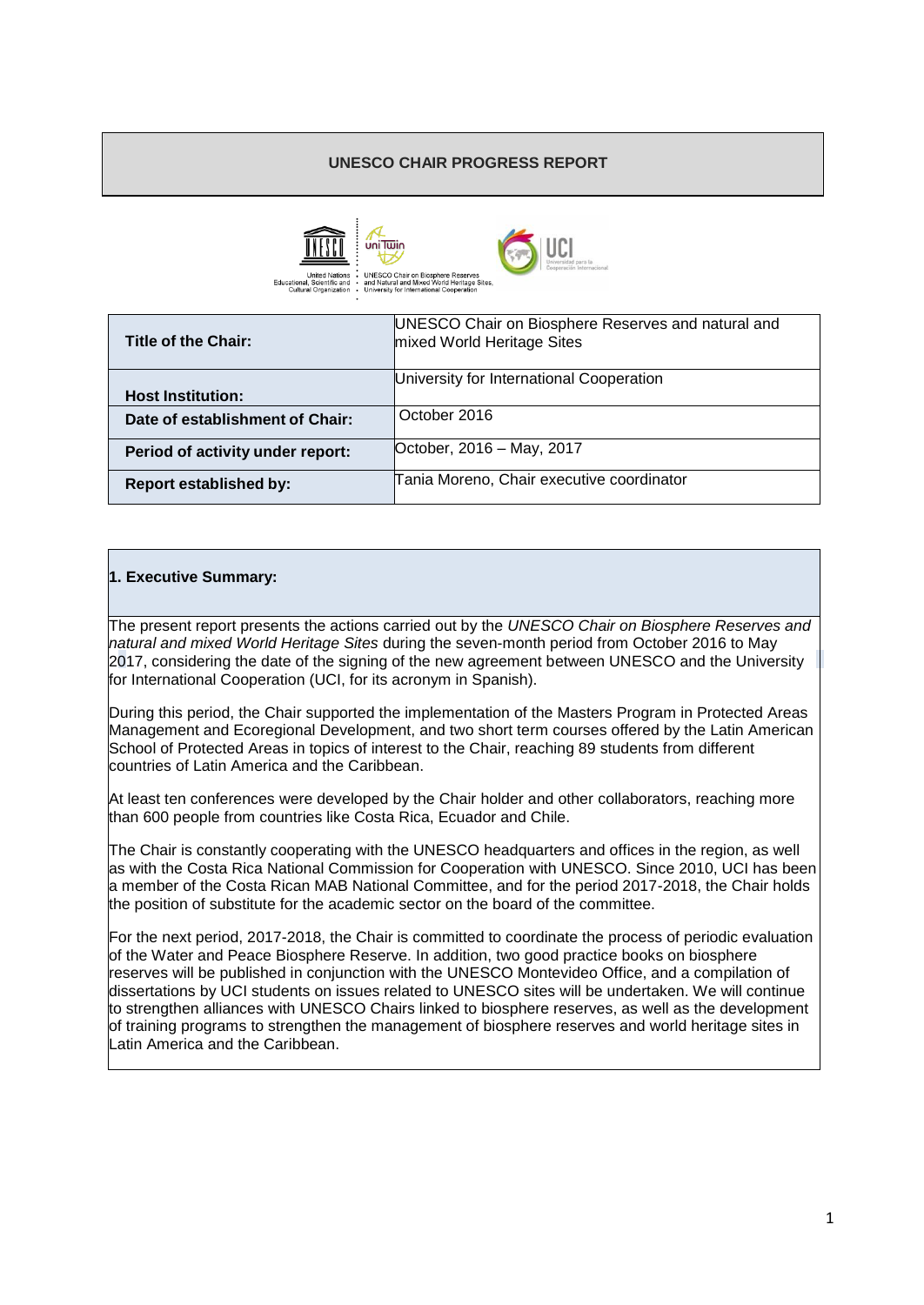## **2) Activities:**

*Overview of activities undertaken by the Chair during the reporting period*

| a) Education/Training/Research<br>(key education programmes and training delivered and research undertaken by the Chair during the<br>reporting period, target group and geographical coverage) |                                                                                                                                                                                                                                                                                                                                                                                                                                                                                                                                                                                                      |  |  |  |
|-------------------------------------------------------------------------------------------------------------------------------------------------------------------------------------------------|------------------------------------------------------------------------------------------------------------------------------------------------------------------------------------------------------------------------------------------------------------------------------------------------------------------------------------------------------------------------------------------------------------------------------------------------------------------------------------------------------------------------------------------------------------------------------------------------------|--|--|--|
| i) Education<br>(leading to certificate) Cooperation.                                                                                                                                           | Support to the professional Master's Program in Protected Area Management<br>and Ecoregional Development, offered on line by the Latin American School<br>of Protected Areas (ELAP) with a degree from the University for International                                                                                                                                                                                                                                                                                                                                                              |  |  |  |
|                                                                                                                                                                                                 | This program currently has 42 active students (43% of whom are women)<br>from nine Latin American countries.                                                                                                                                                                                                                                                                                                                                                                                                                                                                                         |  |  |  |
| ii) Training<br>(short term)                                                                                                                                                                    | The Faculty of Environment and Development, which holds ELAP and the<br>UNESCO Chair, maintains an annual offer of short virtual courses related to<br>topics of interest to the Chair and with Latin American scope. In the first half of<br>2017, two short on line courses were implemented:                                                                                                                                                                                                                                                                                                      |  |  |  |
|                                                                                                                                                                                                 | Integrating tourism visitation into the management of protected areas.<br>$\bullet$<br>Duration: 40 hours, February - March, 2017.<br>Students enrolled: 21 students.                                                                                                                                                                                                                                                                                                                                                                                                                                |  |  |  |
|                                                                                                                                                                                                 | Bases for the design of social and environmental projects.<br>Duration: 40 hours, April -May, 2017.<br>Students enrolled: 26 students.                                                                                                                                                                                                                                                                                                                                                                                                                                                               |  |  |  |
|                                                                                                                                                                                                 | For the rest of the year, there is an offer of 5 additional courses focused on<br>territorial management and protected areas:                                                                                                                                                                                                                                                                                                                                                                                                                                                                        |  |  |  |
|                                                                                                                                                                                                 | Regeneration and rehumanization of the human landscape<br>$\bullet$<br>Governance in protected areas<br>Financial sustainability for protected areas<br>$\bullet$<br>Mountain ecosystems and water management<br>$\bullet$<br>Participatory monitoring in protected areas                                                                                                                                                                                                                                                                                                                            |  |  |  |
| iii) Research                                                                                                                                                                                   | During the months of March and April 2017, documentation of experiences of<br>UNESCO Chairs linked to biosphere reserves was carried out under the short-<br>term contract for professional services for the Management plan of the Macizo<br>del Cajas Biosphere Reserve, Strengthening Good Governance of the<br>Ecuadorian German Program for the GIZ Department in GFA. At least seven<br>UNESCO Chairs were identified in Latin America and Europe working in / with<br>biosphere reserves. Results of this documentary research could be expanded<br>and published in the second half of 2017. |  |  |  |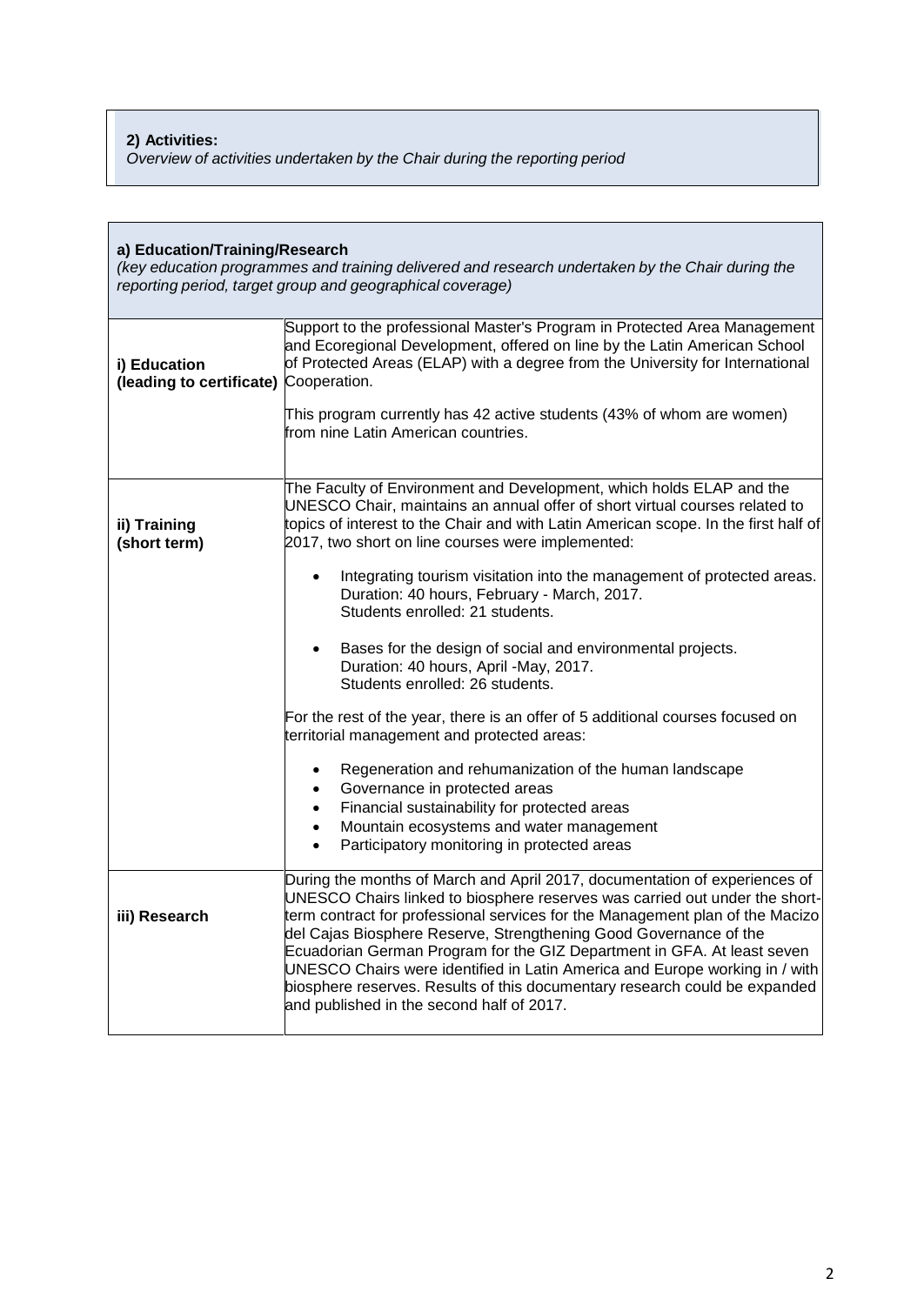## **b) Conferences/Meetings**

*(key conferences and meetings organized by the Chair or to which its Chairholder contributed)*

#### **i) Key conferences and workshops hosted by the Chair**

The Chair did not organize its own events during this period.

#### **ii) Other conferences/organizational activities undertaken by the Chairholder**

- Conference "Regenerative development to global change, guarantor of an economic, social and environmental future", addressed to an audience of 500 participants of the Protected Areas National Conference, on November 24, 2016 at the Catholic University of Temuco, Chile.
- Conference and dialogue on biosphere reserves and regenerative development with the Network of Organizations of the Araucanía Biosphere Reserve, Chile, on April 1, 2017.
- Conference on Biosphere Reserves offered in Liceo Los Andes de Melipeuco, Chile, to students, teachers and school authorities, on April 3.
- Conference on biosphere reserves and regenerative development at the Municipal Theater Auditorium in Curacautín, Chile, on April 3. It was attended by local authorities, representatives of community organizations and civil society.
- Conversation on the Araucarias Biosphere Reserve, global change and the role of biosphere reserves, meeting with 18 representatives of the Network of organizations of the Araucarias BR and the National Forestry Corporation of Chile (CONAF). As a result of this discussion it was agreed to activate the Committee of Araucarias BR, to coordinate actions and create a joint work plan with stakeholders.
- Conference in the framework of the launching of the "Strengthening Program for the management and innovative and sustainable organization of the Cooperativa Campesina Boroa", held on April 15 at the Autonomous University of Chile.

Within the framework of the short-term consultancy for the Management plan of the Macizo del Cajas Biosphere Reserve -Ecuador, a visit to this biosphere reserve was carried out between May 29 and June 2, 2017, where different activities were implemented:

- Meeting with director and staff of the Ministry of the Environment to discuss the management plan of the Macizo del Cajas biosphere reserve.
- Conference on regenerative development, UNESCO Chairs and Biosphere Reserves at the National University of Education of Ecuador UNAE, Cuenca.
- Meeting with officials of the Ministry of Environment and other professionals involved in the project for the development of the Management Plan and Model, as well as for the management of the biosphere reserve itself.
- Conference on regenerative development and biosphere reserve in the Municipality of Guabo.
- Radio interview on the management of Macizo del Cajas Biosphere Reserve.
- Visit to the core area of Macizo del Cajas Biosphere Reserve.
- Conference at the Faculty of Science and Technology of the University of Azuay. Short discussion with academics about the interest and possibilities of establishing a UNESCO Chair associated with the Macizo del Cajas biosphere reserve.
- Conference in GIZ (German Agency for International Cooperation) for officials and special guests on regenerative development in the context of biosphere reserves.
- Meeting in UNESCO Quito with Dr. Jorge Ellis and Director Saadia Sánchez Vegas.

#### **iii) A selection of conference presentations by other colleagues**

- Conversations about trail improvement and training to park rangers at the Isla del Coco World Heritage Site, facilitated by Ronald Chavarría in November 2016.
- Presentation by Tania Moreno about the MAB Program and the World Network of Biosphere Reserves during the General Assembly of the MAB National Committee of Costa Rica, held on February 8, 2017, attended by 32 representatives of public institutions, non-governmental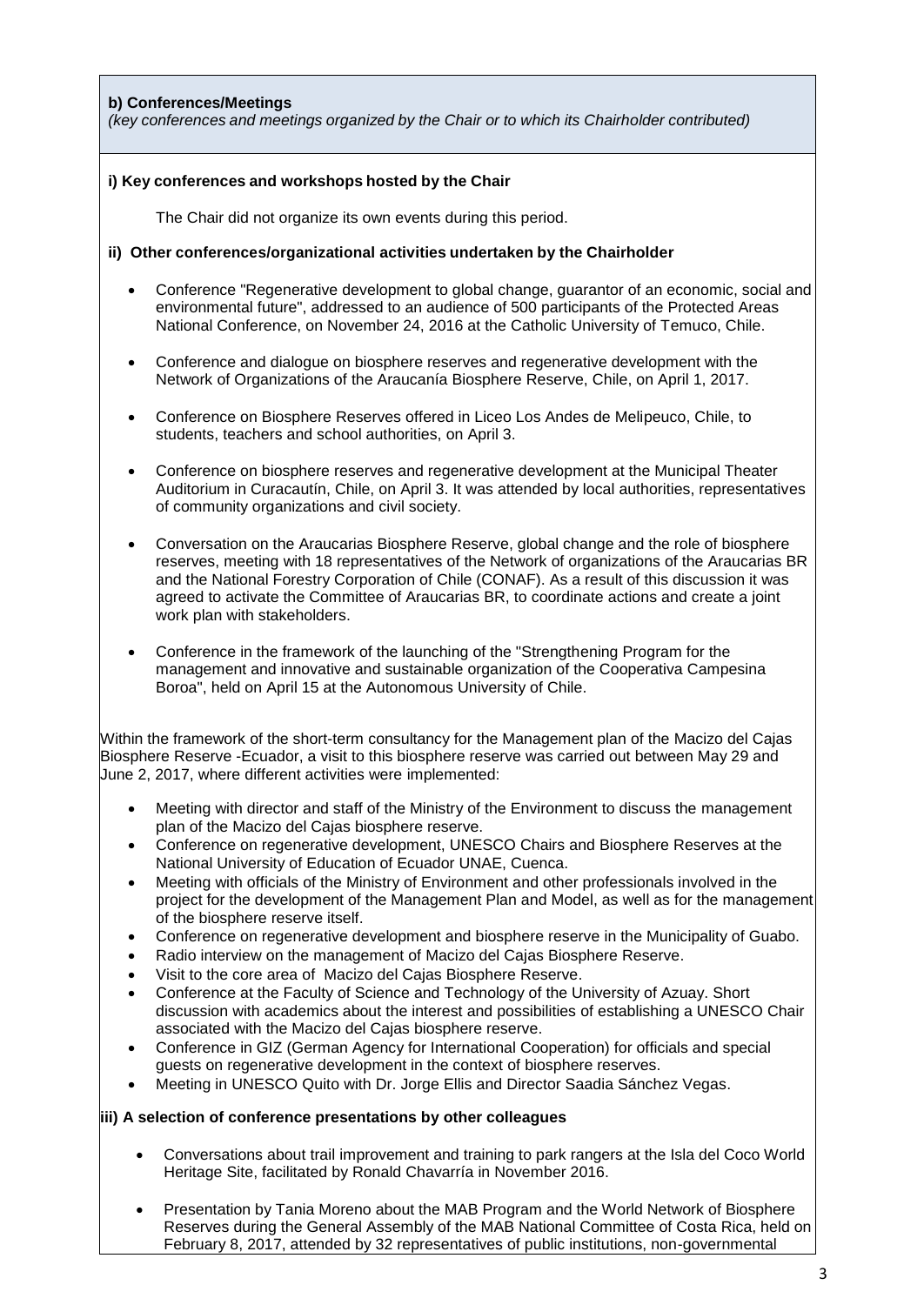organizations, universities, and private sector.

 Conference presented by Tania Moreno about the World Network of Biosphere Reserves addressed to teachers of secondary education in the canton of Palmares, Costa Rica. Event organized by the Madre Verde Foundation on April 21, 2017, in which 22 teachers participated.

## **c) Interuniversity Exchanges/Partnerships**

*(principal exchanges/partnerships between the Chair and other institution,s including UNESCO Chairs/UNITWIN Networks)*

Since 2014, an agreement and cooperative actions have been maintained with the Anillo Primavera initiative and the UNESCO Chair in Habitat Management and Socially Sustainable Development of the ITESO Univesrsity, in support of the management of La Primavera Biosphere Reserve in Mexico.

Communication with the UNESCO Chair of Sustainable Development and Environmental Education of the University of the Basque Country persists in the line of cooperation in strengthening the network of Chairs associated with biosphere reserves.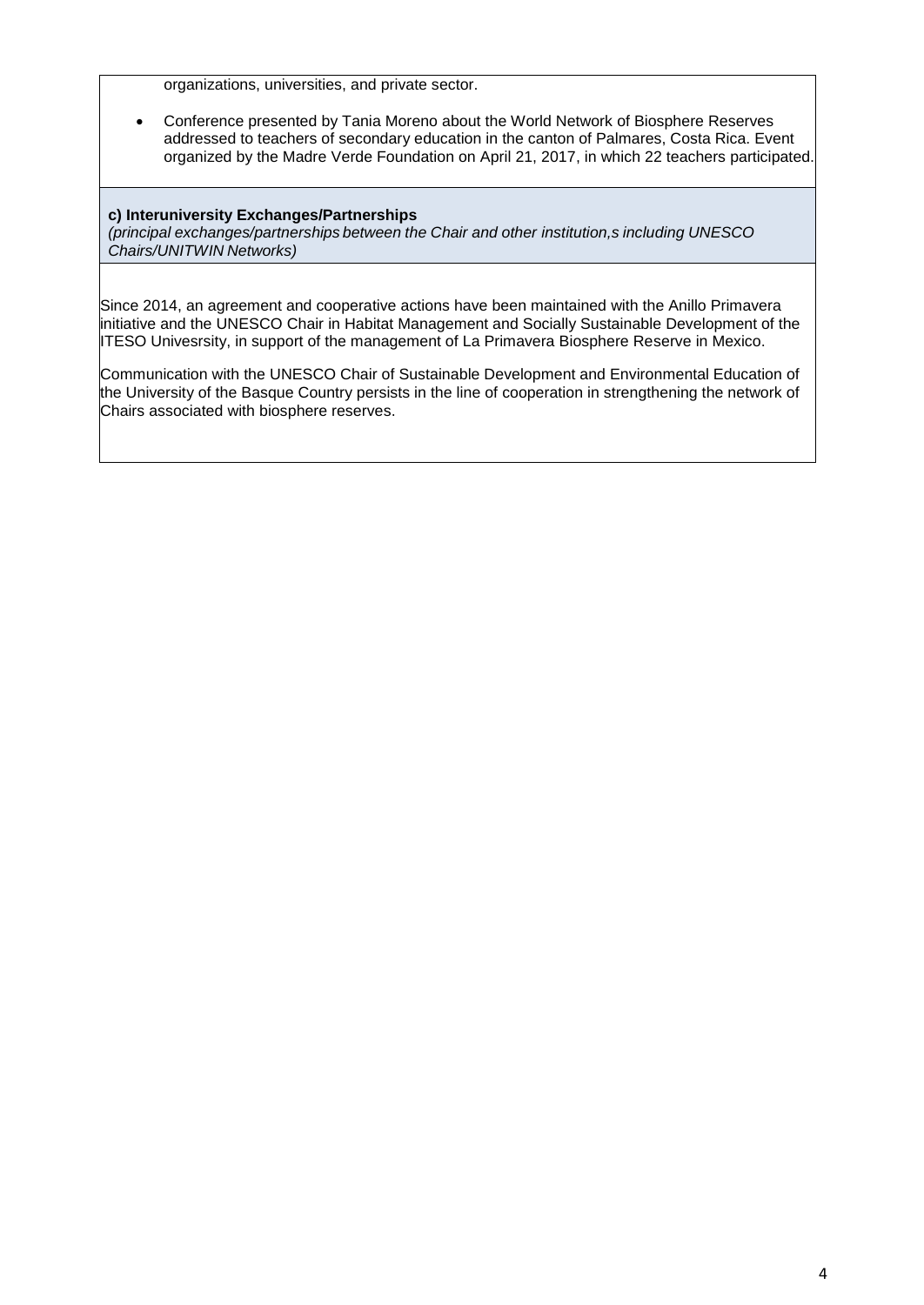| d) Publications/Multimedia Materials<br>(major publications and teaching/learning materials) |                             |  |                       |  |  |
|----------------------------------------------------------------------------------------------|-----------------------------|--|-----------------------|--|--|
| Please tick relevant<br>$\bullet$<br>fields of<br>output and indicate volume of<br>output:   | <b>Books</b>                |  |                       |  |  |
|                                                                                              | Books (edited)              |  | 2 (not yet published) |  |  |
|                                                                                              | Books (chapter)             |  |                       |  |  |
|                                                                                              | Monographs                  |  |                       |  |  |
|                                                                                              | Research reports            |  |                       |  |  |
|                                                                                              | Journal articles (refereed) |  |                       |  |  |
|                                                                                              | Conference proceedings      |  |                       |  |  |
|                                                                                              | Occasional papers           |  |                       |  |  |
|                                                                                              | Teaching/learning materials |  |                       |  |  |
|                                                                                              | Multimedia materials        |  |                       |  |  |
|                                                                                              |                             |  |                       |  |  |

*Give details of major publications and materials including full citations.*

# **i) Theses**

In the period corresponding to this report, no thesis has been developed through the Chair

# **ii) Publications**

Since 2015, the Chair has worked in coordination with the UNESCO Montevideo Office, in the development of two publications that are still under review to be published in 2017:

- Partnerships for sustainable development in Biosphere Reserves. Experiences of success in Latin America.
- Compilation of good practices in Biosphere Reserves in Latin America and the Caribbean.

## **e) Cooperation with UNESCO Headquarters, Field Offices**

The UCI UNESCO Chair has constant communication with specialists in the Natural Sciences Sector of the UNESCO Offices in Montevideo, San José and Quito, with the objective of supporting the implementation of biosphere reserves and natural and mixed heritage sites in Latin America

## **f) Other**

*(any other activities to report)*

Since 2010 to date, the Coordinator of the Chair is a member of the MAB National Committee of Costa Rica where she served as Secretary of the committee until December 2016.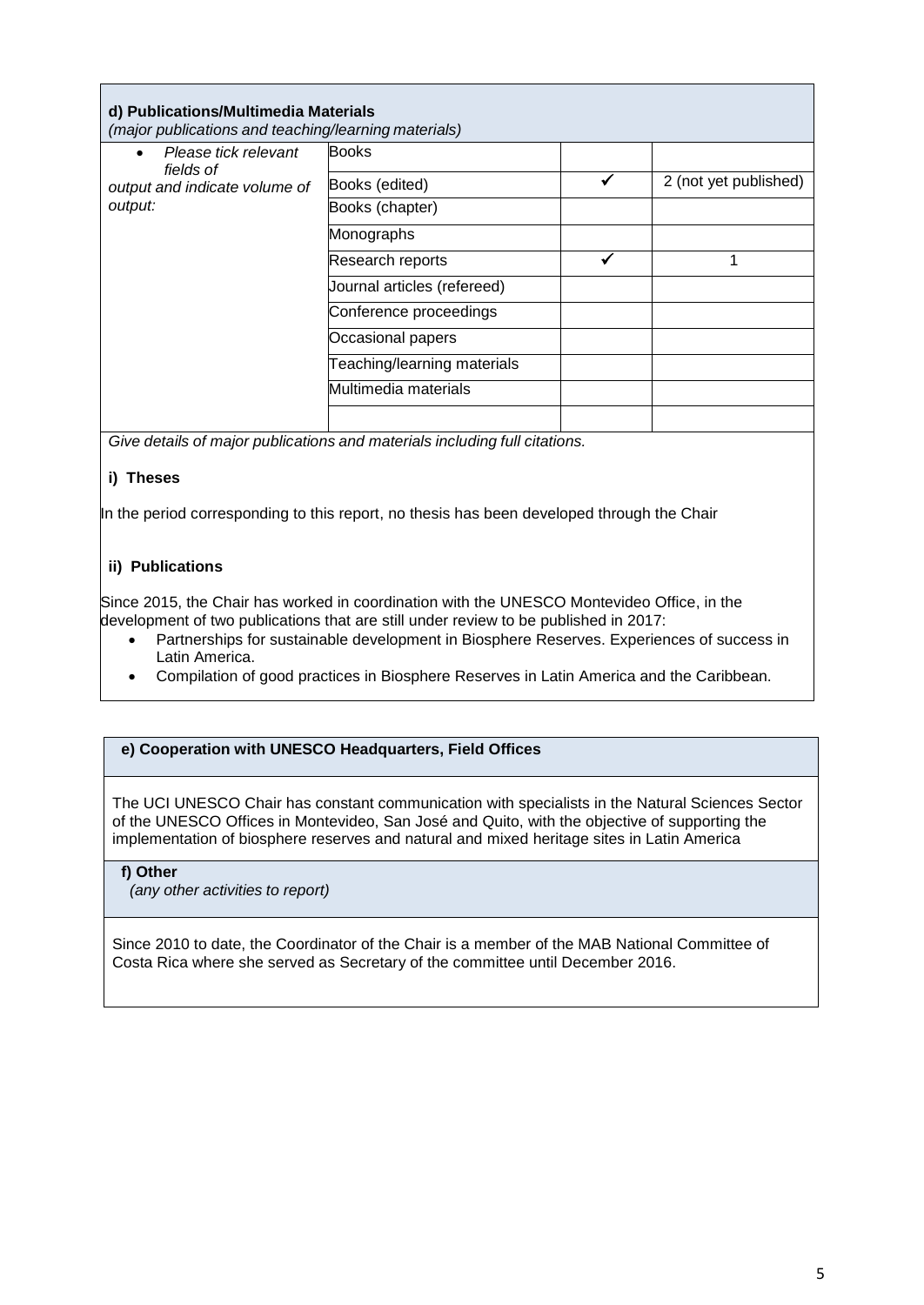## **3. Future Plans and Development Prospects:**

*Outline of action plan for the next biennium and short/medium and long-term development prospects. Please do not hesitate to refer to difficulties that the Chair has experienced* (Not exceeding 300 words)

For the period 2017-2018, the Chair will work at least on the following initiatives:

- Participation in the Conference of UNESCO Chairs "Mobilizing UNESCO Chairs in the Natural Sciences for policy action towards the 2030 Agenda", to be held in Geneva from July 5 to 7, 2017.
- Coordination of the periodic evaluation process of the Water and Peace Biosphere Reserve in Costa Rica.
- Exchanges and establishment of new cooperation agreements with other institutes and UNESCO Chairs of Latin America and other regions of the world.
- Development of a training program in regenerative development directed to the civil society of biosphere reserves in Latin America. This program will be developed jointly between UCI, the Huerquehue Foundation and Parks for Chile.
- Update and implementation of the online course on biosphere reserve management.
- Infographic design on the exceptional universal value of Mesoamerica's natural and mixed world heritage sites.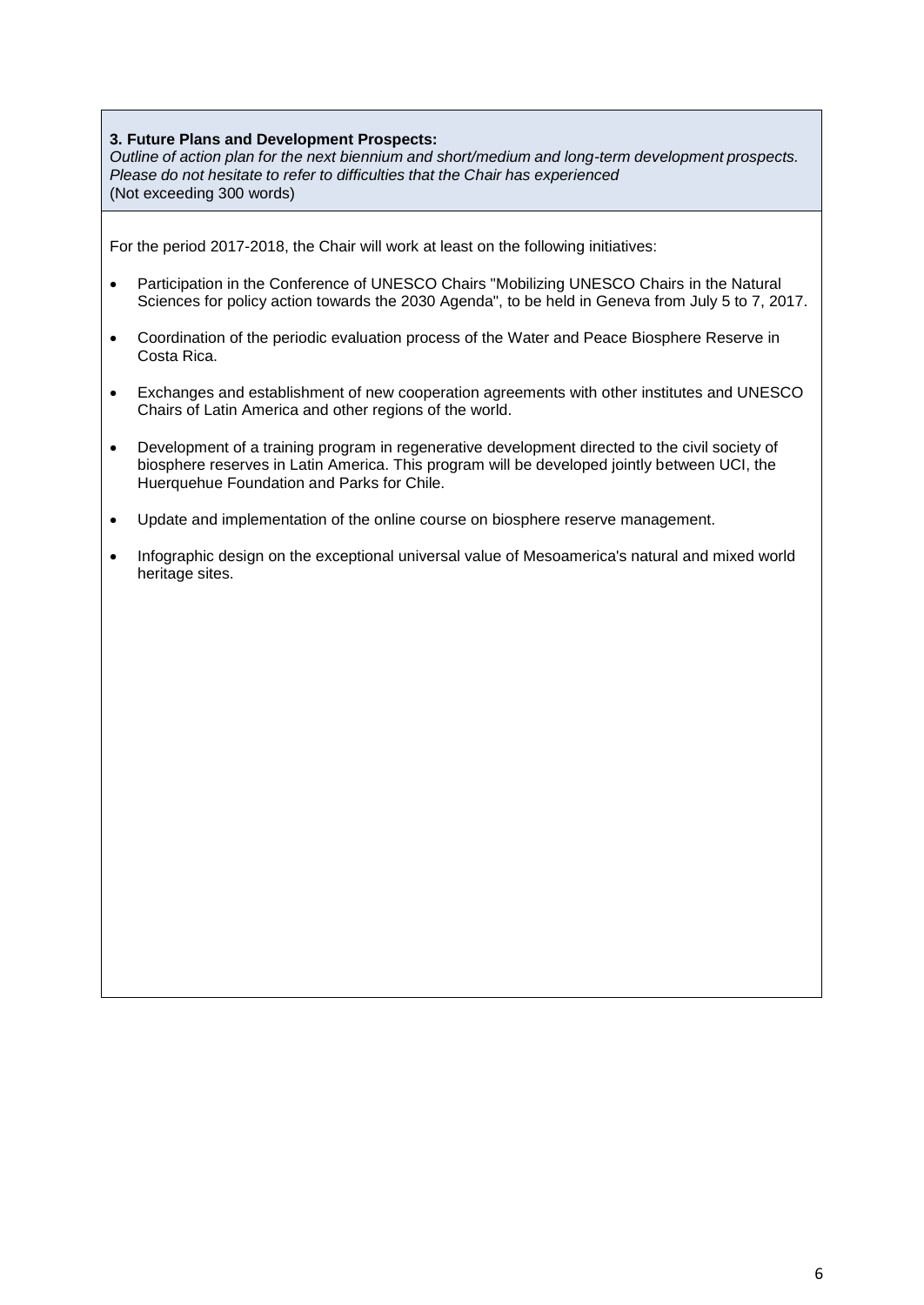# **Appendix:**

## **1) Human Resources**

The Chair has two part-time staff, one Chair holder and an executive coordination.

## **Chair holder:** Eduard Müller.

Doctor in Veterinary Medicine. Founder and rector of the University for International Cooperation (UCI). Specialist in management and evaluation of conservation and development projects, protected areas management, planning of sustainable local development, sustainable tourism, sustainable production systems, wildlife management, management and development of biosphere reserves.

## **Executive Coordinator:** Tania Moreno.

Biologist, Master in Project Management, doctoral student in Education. Member of the MAB Costa Rica Committee since 2010. With experience in coordinating conservation and development projects, creation and management of biosphere reserves in Central America, communication and teaching-learning processes in virtual environments.

All the activities of the Chair are supported by the staff of the University for International Cooperation (UCI) and its Latin American School of Protected Areas (ELAP), among them, professors with recognized experience in protected area management and biosphere reserves, for example:

- Allan Valverde. Master in Management of Protected Areas and Ecoregional Development. Dean of the Faculty of Environment and Development of UCI.
- Fernando Bermúdez. Master in Project Management. President of the MAB National Committee, Costa Rica.
- Viviene Solis. MSc. In Ecology. Manager of CoopeSoliDar R.L., Costa Rica.